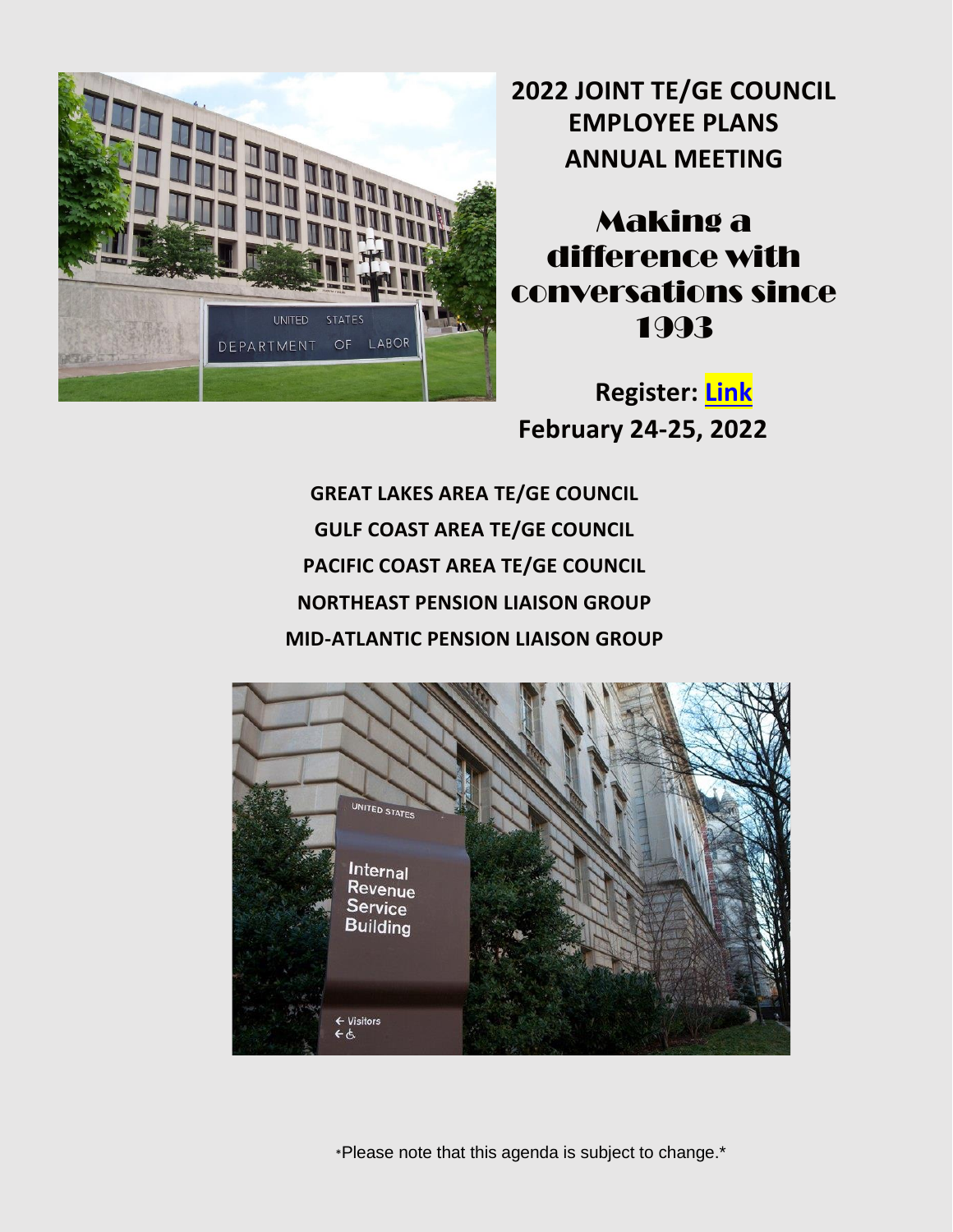#### **TEGE ANNUAL MEETING AGENDA February 24-25, 2022**

*Government representatives will be speaking directly on dedicated panels scheduled during the meeting. Additionally, these representatives have been invited to attend the practitioner panels and breakout sessions on both days, and will participate in the discussions as appropriate.*

*\*Times are designated in Eastern Standard Time.* 



- Marcia Wagner (Northeast)
- Moderator: Kristy Buckley (Pacific Coast)

#### **BREAK/LUNCH 12:30 pm-1:00 pm**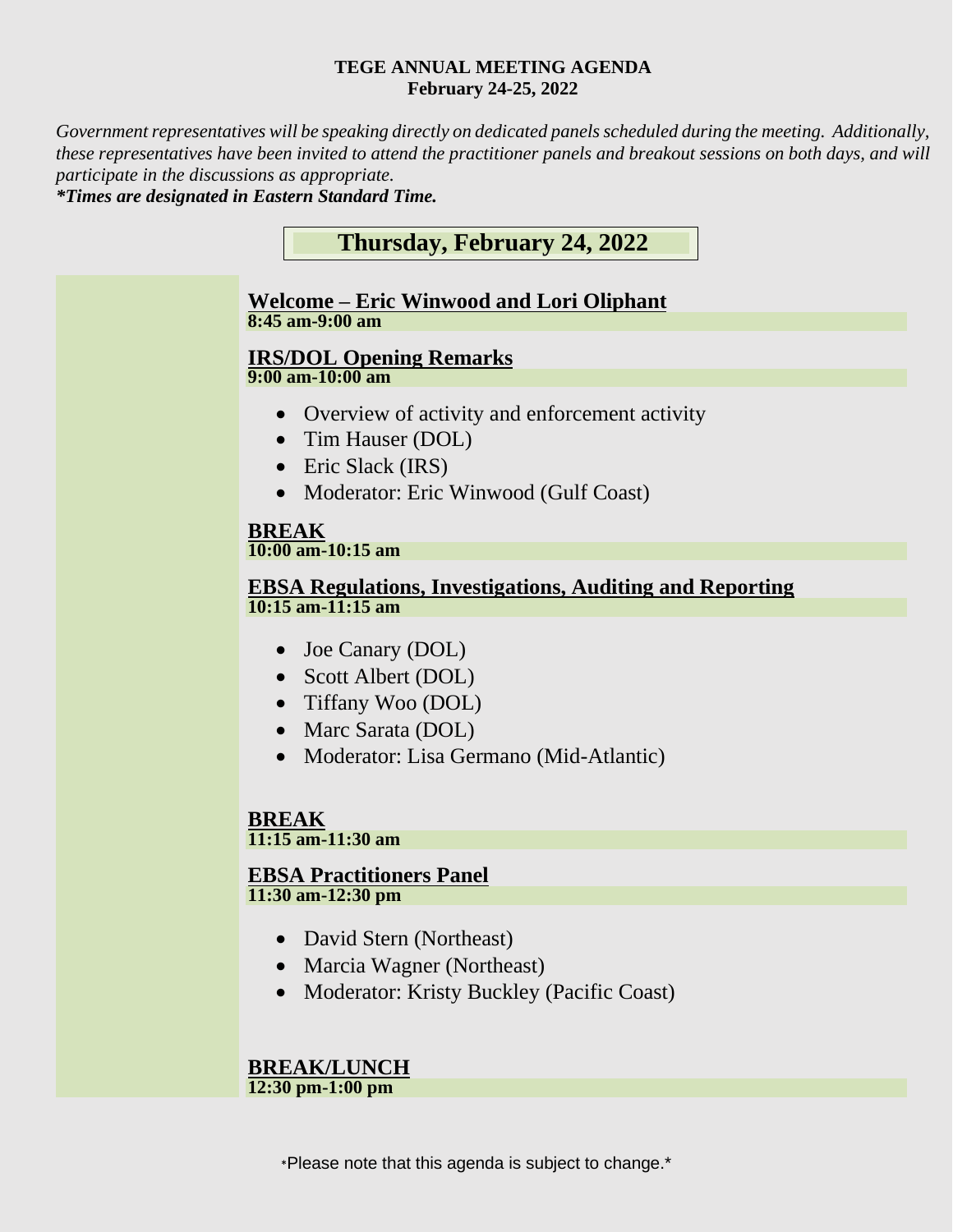# **News from Capitol Hill**

#### **1:00 pm-2:00pm**

- Kendra Issacson (HELP Committee)
- Rhonda Migdail (JT. Comm. Tax)
- Claire Diefenbach (JT. Comm. Tax)
- Moderator: Ed Feibel (Northeast)

#### **BREAK**

**2:00 pm-2:15pm**

# **Breakout One**

**2:15 pm- 3:00 pm**

#### **Session A- News from the PBGC**

- Kenneth Cooper (PBGC)
- Melissa Rifkin (PBGC)
- David DeMarco (PBGC)
- Moderator: Lori Oliphant (Gulf Coast)

#### **Session B- ESOP Discussion**

- Allison Wilkerson (Gulf Coast)
- Aracely Rios (Gulf Coast)
- Moderator: Jeff Bauer (Great Lakes)

### **BREAK**

**3:00 pm-3:15pm**

# **Breakout Two**

**3:15 pm-4:00 pm**

### **Session A- M&A Activity Discussion re: Benefits by Practitioners**

- Meredith Gage (Gulf Coast)
- Patti Hedgpeth (Gulf Coast)
- Susan Wetzel (Gulf Coast)
- Moderator: Eric Winwood (Gulf Coast)

### **Session B- Healthcare Compliance Discussion by Practitioners**

- Mary Powell (Pacific Coast)
- Jason Lacey (Gulf Coast)
- Moderator: Alison Fay (Pacific Coast)

# **BREAK**

### **4:00 pm-4:15pm**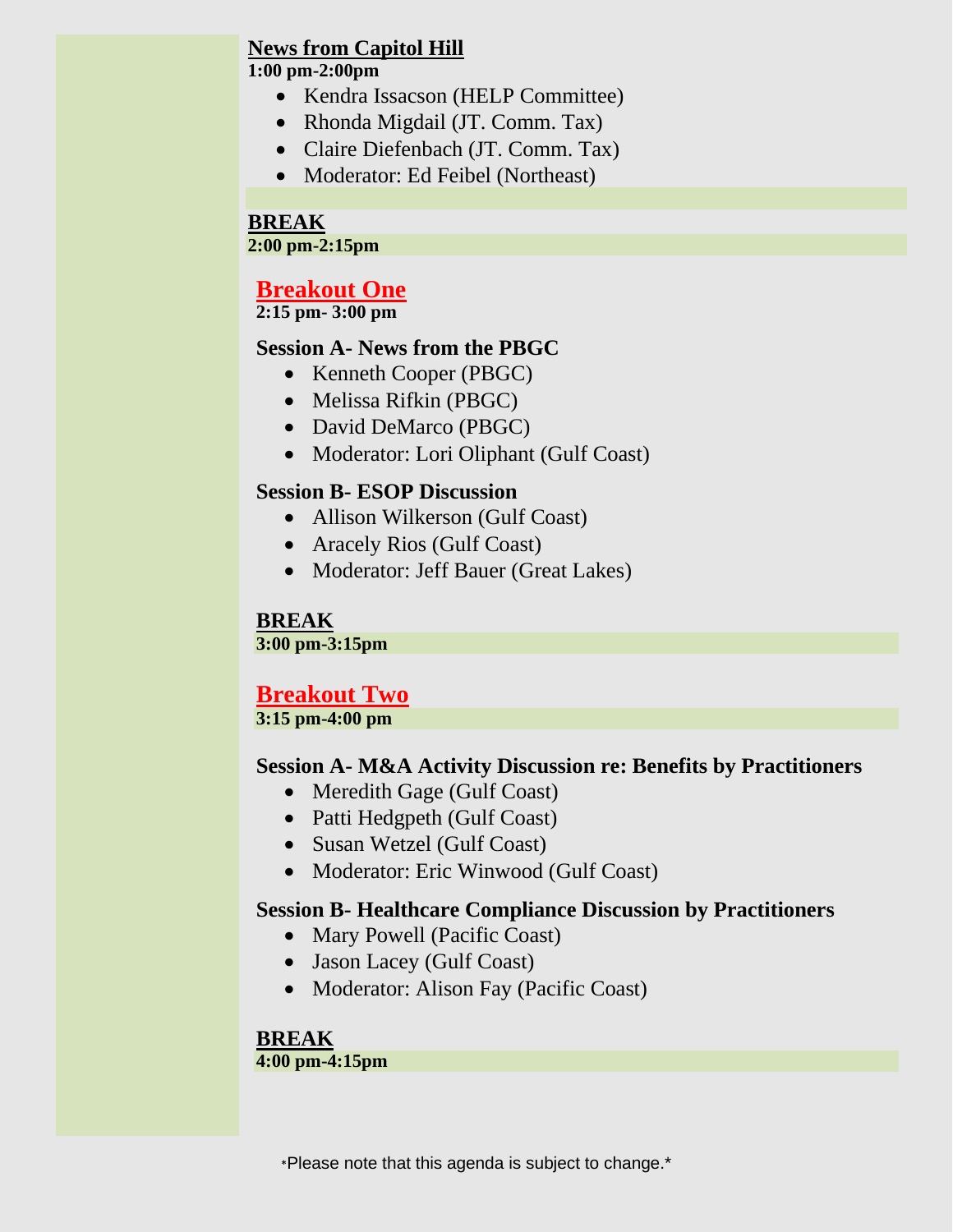# **Breakout Three**

**4:15 pm-5:00pm**

### **Session A- Defined Benefit Plan Activity**

- Anna Rappoport (Great Lakes)
- Blake Crohan (Gulf Coast)
- Moderator: Wayne Kamenitz (Northeast)

#### **Session B- 401(k) Plan Compliance Discussion**

- Avery Neumark (Northeast)
- Katrina Veldkamp (Pacific Coast)
- Moderator: Gary Blachman (Great Lakes)

#### **BREAK 5:00 pm-5:15pm**

#### **COVID 19 Updates and Discussion 5:15 pm-6:15 pm**

- Amy Epstein Gluck (Mid-Atlantic)
- Heidi Lyon (Great Lakes)
- Moderator: Lisa Van Fleet (Gulf Coast)

### **Adjourn: Closing Remarks: Eric Winwood and Lori Oliphant 6:15 pm**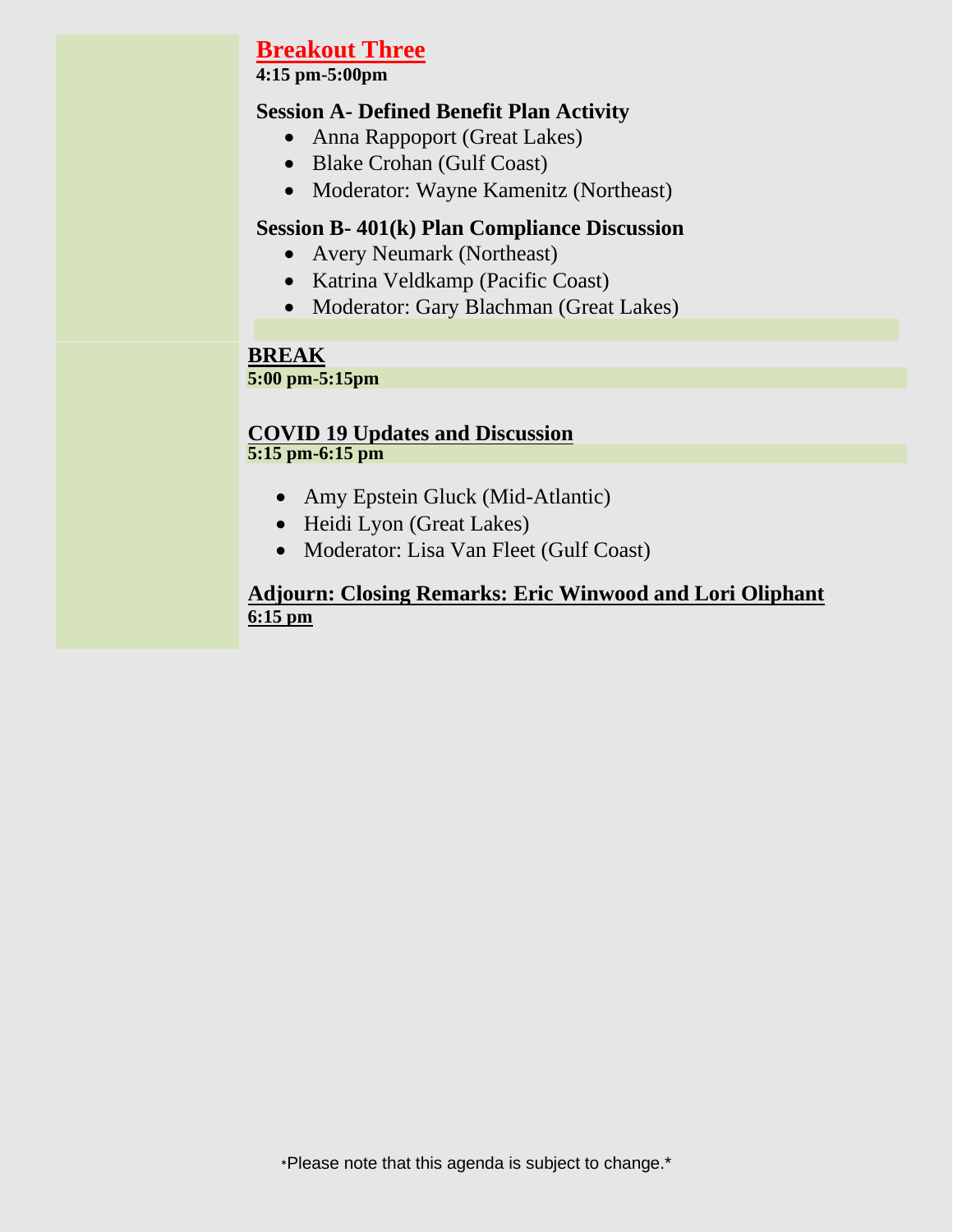### **Friday, February 25, 2022**

#### **Welcome Remarks: Eric Winwood and Lori Oliphant 8:45 am-9:00 am**

### **IRS Remarks**

**9:00 am-10:00 am**

- Edward Killen (IRS)
- Moderator: Lori Oliphant (Gulf Coast)

#### **BREAK 10:00 am-10:15 am**

# **News from EP Exams and EP Rulings**

**10:15 am-11:15am**

- Eric Slack (IRS)
- Cathy Jones (IRS)
- Lou Leslie (IRS)
- Moderator: Tom Schendt (Mid-Atlantic)

#### **BREAK 11:15 am-11:30 am**

### **IRS Practitioners Panel**

#### **11:30 am-12:30 pm**

- Kelley Pointer (Gulf Coast)
- Dorothy Lank (Mid-Atlantic)
- Todd Castleton (Mid-Atlantic)
- Moderator: Ed Feibel (Northeast)

# **BREAK/Lunch**

**12:30 pm-1:00 pm** 

#### **EPCRS Update 1:00 pm-2:00 pm**

- Paul Hogan (IRS)
- Lou Leslie (IRS)
- Thelma Diaz (IRS)
- Moderator: Gary Blachman (Great Lakes)

#### **BREAK**

#### **2:00 pm-2:15 pm**